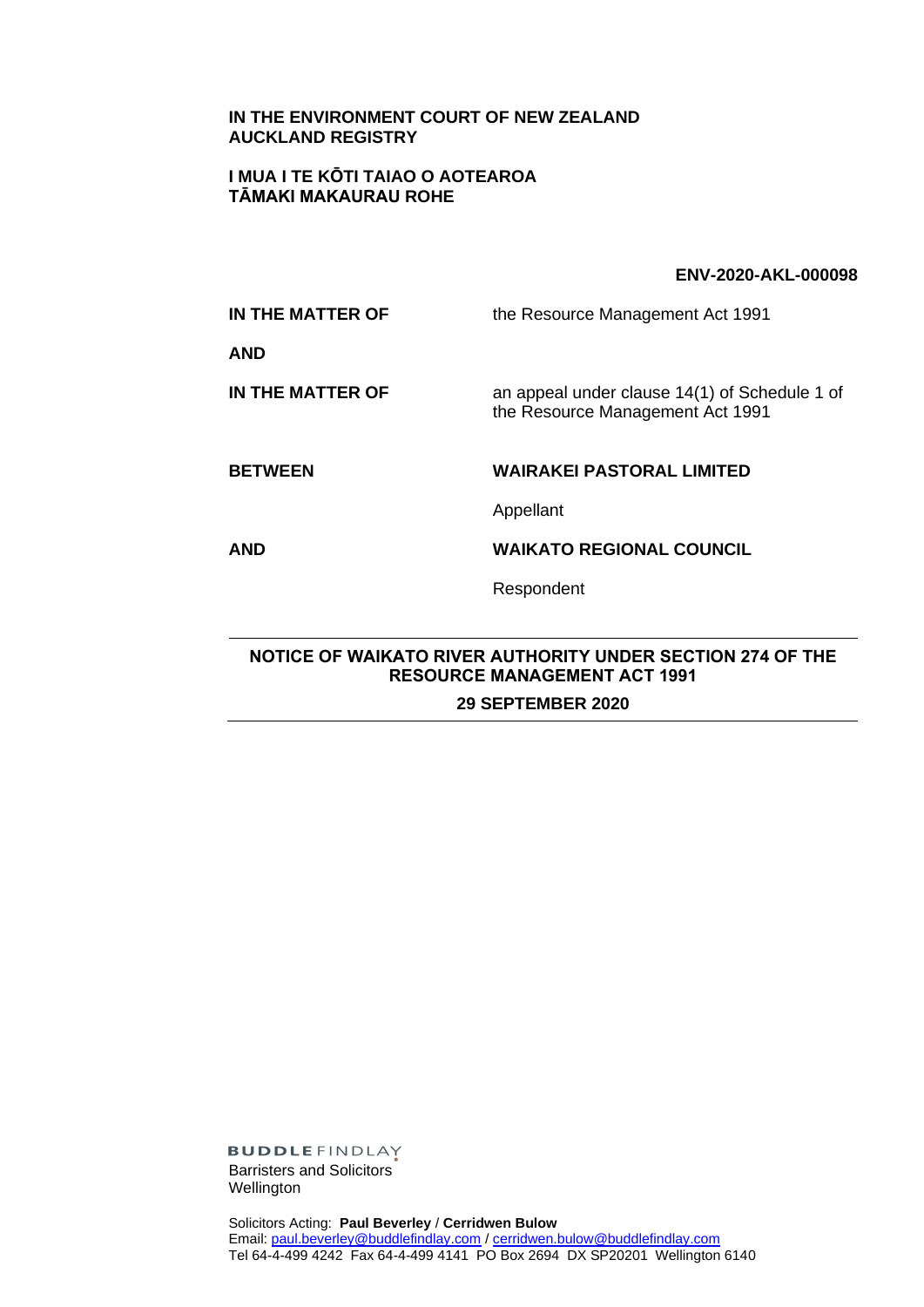- To: The Registrar The Environment Court Auckland
- 1. Waikato River Authority ("**WRA**") wishes to be a party to the appeal proceedings lodged by Wairakei Pastoral Limited ("**the Appellant**") in respect of the decisions on Proposed Plan Change 1 ("**PPC1**") to the Waikato Regional Plan, which were publicly notified on 22 April 2020 ("**the Decisions Version**").
- 2. The WRA is the statutory body formed under the Waikato-Tainui Raupatu Claims (Waikato River) Settlement Act 2010, the Ngati Tuwharetoa, Raukawa, and Te Arawa River Iwi Waikato River Act 2010, and with additional responsibilities arising under the Nga Wai o Maniapoto (Waipa River) Act 2012.
- 3. As part of its statutory function, WRA sets the primary direction, through the Vision and Strategy / Te Ture Whaimana o Te Awa o Waikato ("**Te Ture Whaimana**"), to achieve the restoration of the health and wellbeing of the Waikato River for future generations. In particular, a key function of WRA is to engage with, and provide advice to, local authorities on amending Resource Management Act 1991 ("**RMA**") planning documents to give effect to Te Ture Whaimana. <sup>1</sup> Accordingly, WRA has an interest in the proceedings that is greater than the interest that the general public has.
- 4. WRA also made a submission about the subject matter of the proceedings. $2$ WRA's submissions generally supported the notified provisions in PPC1, or sought strengthening of provisions, that ensured water quality targets would be met within an 80-year timeframe and that gave effect to Te Ture Whaimana.
- 5. WRA is not a trade competitor for the purposes of section 308C and 308CA of the RMA.

<sup>1</sup> Waikato-Tainui Raupatu Claims (Waikato River) Settlement Act 2010, s23(2)(a).

<sup>2</sup> WRA made a submission on PPC1 on 2 March 2017 and a submission on Variation 1 to PPC1 on 21 May 2018. WRA made a further submission on 17 September 2018. WRA presented evidence to the Independent Hearing Commissioners on a range of matters raised in its submission(s) on 13 March 2019.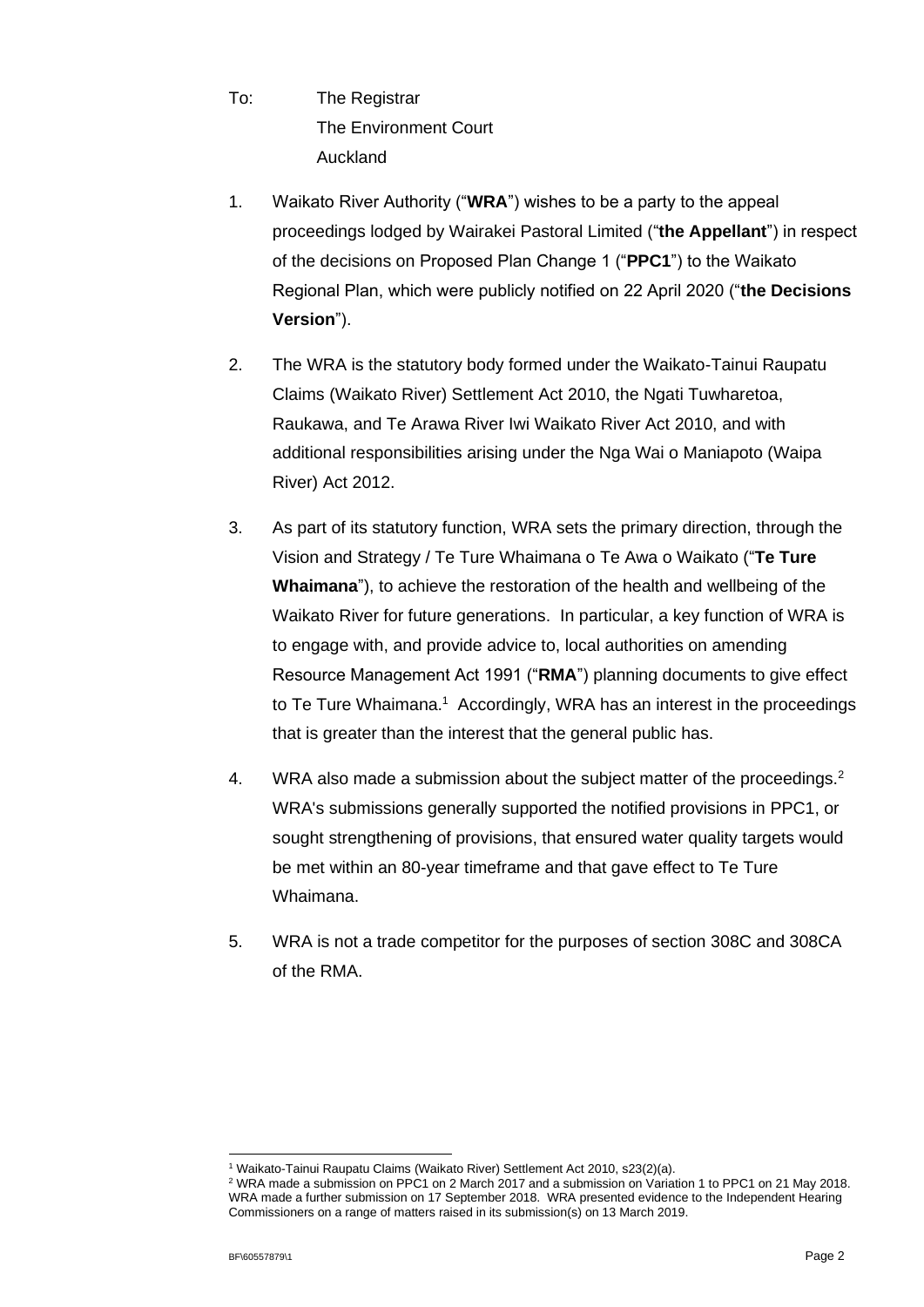- 6. WRA has filed its own appeal that identifies provisions in the Decisions Version that do not give effect to Te Ture Whaimana, but otherwise is supportive of the Decisions Version as notified.<sup>3</sup>
- 7. WRA is interested in all of the proceedings, in particular:
	- (a) proposed amendments to Objectives 1 and 2;
	- (b) proposed amendments to Policies 2, 4, 5, 7, 8, 10, 16 and 19;
	- (c) proposed amendments to Rules 3.11.4.2, 3.11.4.3, 3.11.4.7 and 3.11.4.9;
	- (d) proposed amendments to Method 3.11.6; and
	- (e) proposed amendments to Schedule B, definitions and deletion of references.
- 8. In respect of the relief sought by the Appellant, WRA:
	- (a) supports the relief sought by the Appellant to the extent that the amendments provide greater clarity and certainty for plan users, however not where the effect of those amendments would create a more permissive policy framework and not give effect to the objectives of PPC1 and Te Ture Whaimana;
	- (b) opposes the relief sought by the Appellant in respect of Objective 2, Policies 8 and 16 and Method 3.11.6, on the basis that these amendments would weaken provisions of PPC1 and the requirement to meet the short-term water quality targets;
	- (c) opposes the relief sought by the Appellant in respect of Policies 2(b), 4(d) and 8(a) to delete references to downstream catchments or catchments as a whole, on the basis that these amendments may weaken the provisions of PPC1 and ability to achieve its objectives;
	- (d) opposes the relief sought by the Appellant in respect of Policies 2(c) and 5, on the basis that these policies, as set out in the Decisions Version, give effect to Te Ture Whaimana;

<sup>3</sup> ENV-2020-AKL-000090. To avoid doubt, where WRA opposes aspects of the Appellant's appeal on the basis that the Decisions Version gives effect to Te Ture Whaimana, that is subject to any challenges to the relevant provision that WRA has raised in its own appeal.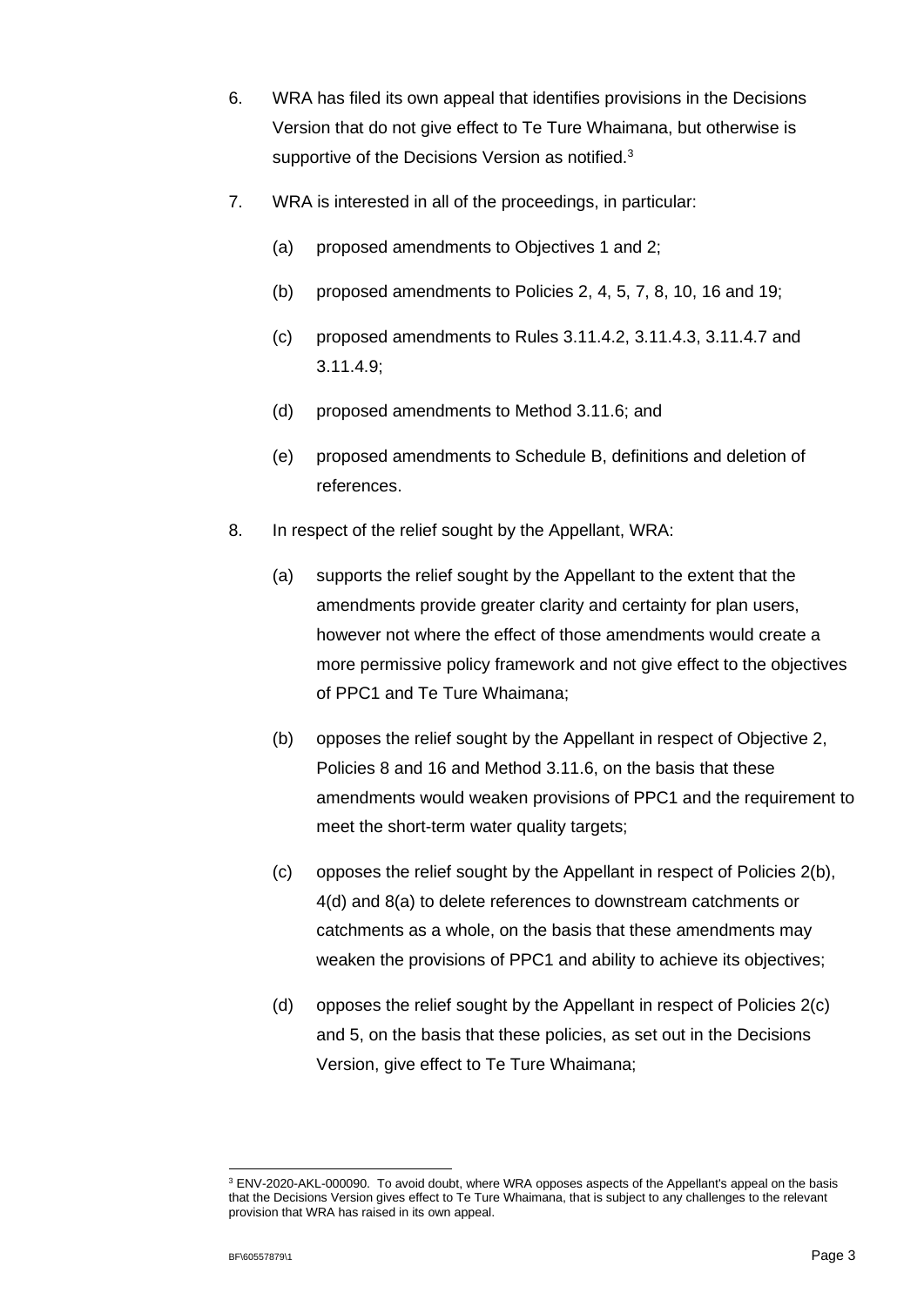- (e) opposes the relief sought by the Appellant to delete Policy 7 on the basis that this would potentially increase the term of resource consents and weaken the provisions of PPC1; and
- (f) opposes the relief sought by the Appellant to delete Policy 19 on the basis that this policy, as set out in the Decisions Version, gives effect to Te Ture Whaimana by providing for resource consent applicants to seek opportunities to advance achievement of the objectives of Te Ture Whaimana.
- 9. In addition, WRA:
	- (a) supports any other similar or consequential relief arising from this appeal that gives effect to Te Ture Whaimana and the relief sought in WRA's notice of appeal; and
	- (b) opposes any other similar or consequential relief arising from this appeal that does not give effect to Te Ture Whaimana and the relief sought in WRA's notice of appeal.